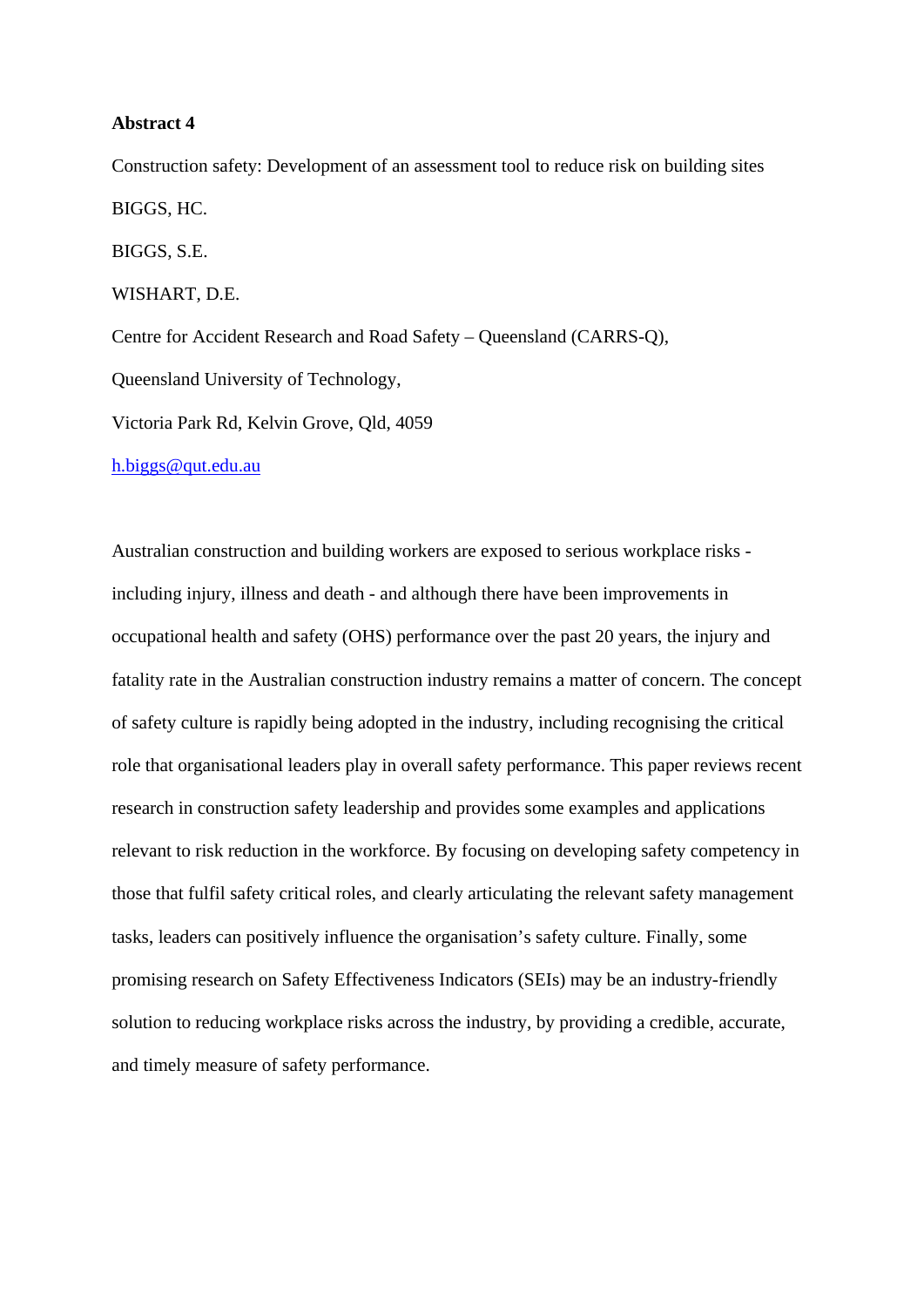# **Paper 4, Construction safety: Development of an assessment tool to reduce risk on building sites**

In Australia, the construction industry has adopted an interest in the concept of safety culture in reducing serious workplace risks, including illness, injury and death. Traditionally, the construction industry has measured risk through lag indicators such as accident statistics and worker's compensation claims (Mohammed, 2002). Although there has been a continuing decrease in the injury rates, this sector still suffers more injuries and ill-health than the Australian average, and it is the third highest industry behind transport and storage and road freight transport. Of the 295 working fatalities in 2006-2007, 52 were in the construction industry, and this pattern has been consistent over the previous 4 years (Safe Work Australia, 2009). As a result, the sector has one of the highest workers' compensation premium rates in Australia. However, there is increasing recognition within the industry that the concept of safety culture is useful for understanding how the behaviours and actions of organisational leaders can influence the safety of frontline workers (Dingsdag, Biggs & Sheahan, 2007).

The concept of safety culture emerged after an enquiry in the nuclear power industry (IAEA, 1991), and reflected a move away from individual causes of accidents towards more systemic explanations (Reason, 1997). In a report to the UK Health and Safety Commission, the Advisory Committee on the Safety of Nuclear Installations (ASCNI, 1993, p23) defined the safety culture of an organisation as "...the product of individual and group values, attitudes, competencies and patterns of behaviour that determine the commitment to, and the style and proficiency of, an organisation's health and safety management".

The academic literature has studied safety culture primarily from the social psychological and organisational psychological traditions, proposing a number of models relating to safety knowledge, attitudes, beliefs in individuals and groups, as well as exploring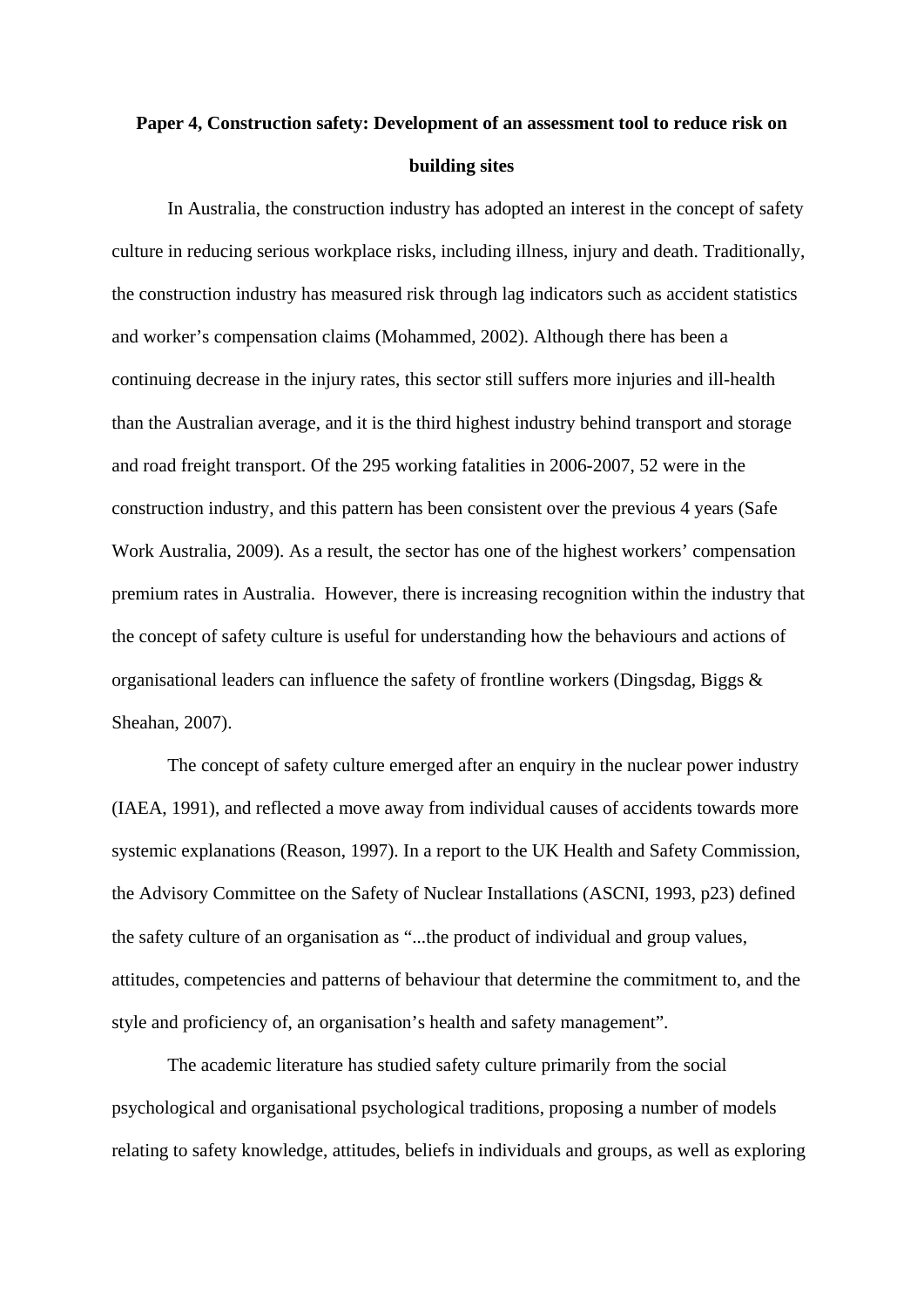the relationships between organisational policies, management behaviours and individual safety behaviours (Guldenmund, 2000; Zohar, 2010). And, whilst the literature is still considerably fragmented on a number of issues (Cooper, 2000; Guldenmund, 2000), it is commonly agreed that the organisation's leaders are critical to both the development and maintenance of positive safety culture (Hopkins, 2006; Mohammed, 2002; Zohar, 1980). Furthermore, it is becoming increasingly obvious to scholars that leaders' commitment to safety needs to be demonstrated to the workforce through identifiable and measurable behaviours (Dingsdag et al., 2007).

#### **Leadership and Safety Critical Roles**

The Cole Royal Commission investigated the Australian Building and Construction industry and revealed that the industry occupational health and safety (OHS) performance was in dire need of improvement (Cole Royal Commission, 2003). Although there have been improvements in OHS performance over the past 20 years, the injury and fatality rate in the Australian Construction Industry remains a matter of concern (ASCC, 2006).

In seeking avenues to improve OHS performance and safety culture, one possibility is to improve the management of safety by increasing levels of safety competency within key industry roles. Under current legal frameworks, construction companies are required to ensure that people in charge of works are competent to manage OHS obligations; however, there has been to date, no nationally based or accepted framework that specifically articulates who needs to do which safety critical tasks and what competencies they require to engage the tasks. Recent research in Australian construction companies identified that roles across the organizations were critical to driving safety culture. All parts of the companies were involved in promoting safety, from the managing director, CEO or general manager to the foreman or supervisor on site (Biggs, Dingsdag, Sheahan & Stenson, 2005). A range of 39 safety critical competencies were subsequently identified as industry-mandated for optimum safety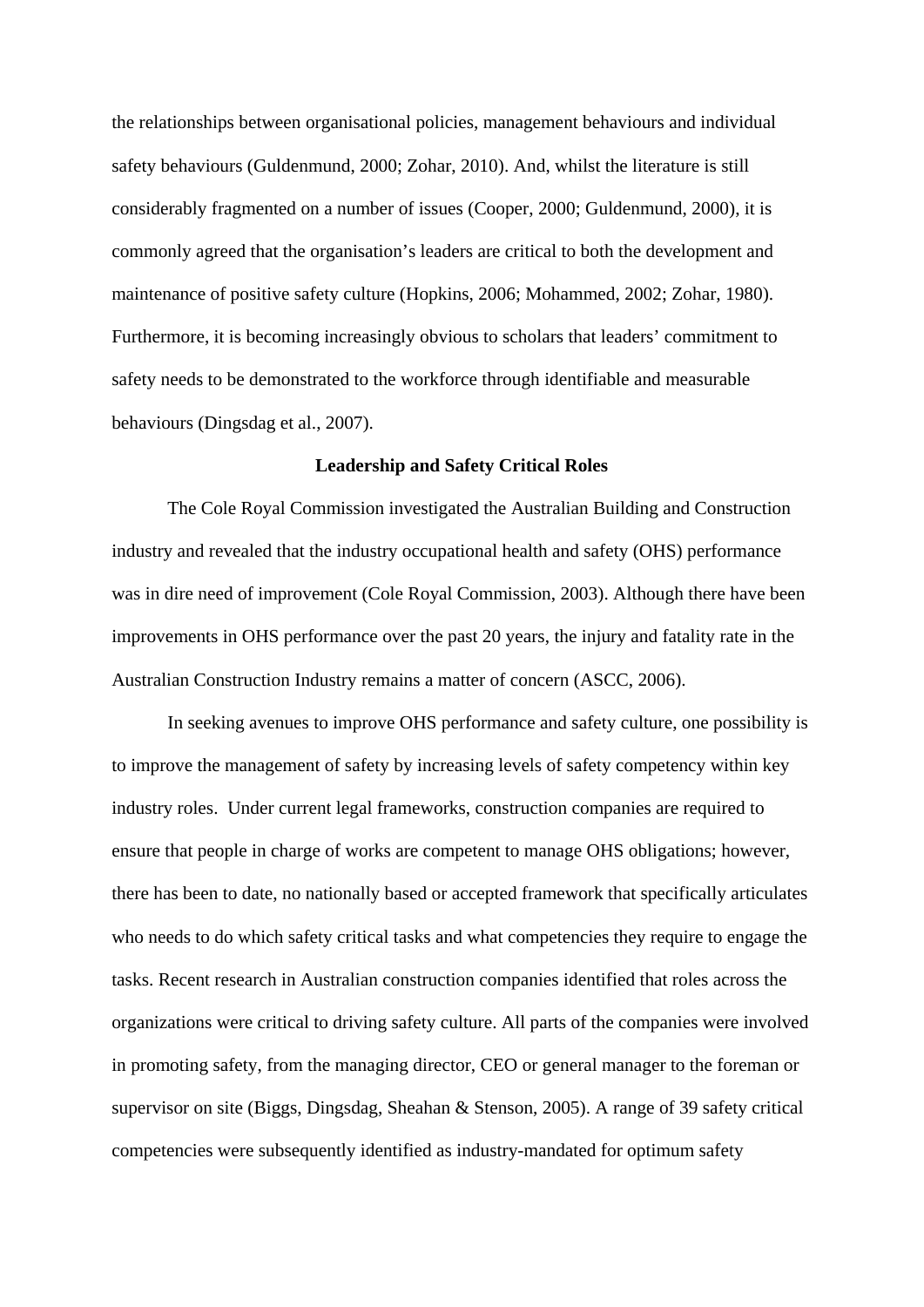(Dingsdag, Biggs, Sheahan and Cipolla, 2006). Focus groups and interviews identified proficiency and understanding of each of the Safety Tasks (for example, undertake project risk assessment) that an individual in a specific position should be able to demonstrate. These safety critical positions within the industry that have a significant impact on safety culture were mapped, and the behaviours and competencies required to successfully drive a positive site safety culture were identified. Essentially, the safety framework identified, in detail, what process should be followed when completing particular tasks; the knowledge, skill and behaviour required to complete the task effectively; and what cultural outcomes should be achieved if the task is completed effectively (Biggs, Sheahan & Dingsdag, 2006). The framework also provided some initial recommendations to industry on training, mentoring and employee motivation. Further, the safety framework provides specific actions that reflect the Office of the Federal Safety Commissioner's (2007) advice on steps for leadership in safety critical positions in the construction sector. Leaders should understand how behaviour works, define what behaviour is required, and develop and support such behaviour by ensuring a supportive work environment. Leadership initiatives and the matrix of cultural competencies, developed through extensive consultation with industry, government and unions are useful staring points for definable activities, actions and processes. However, unless these activities, actions and processes are effective and consistent, workplace safety will not improve. The current research describes the ongoing development of a tool to measure how effectively safety is understood and enacted.

# **From PPI's to SEI's**

Other than lost time injuries (LTIs) or similar 'negative' 'lag' performance indicators, reliable, comparable and easily undertaken performance indicators are not available. An evaluation of Positive Performance Indicators (PPIs) as an OHS performance measuring tool, based on a brief overview of its limited uptake in Australian industry, suggests that it does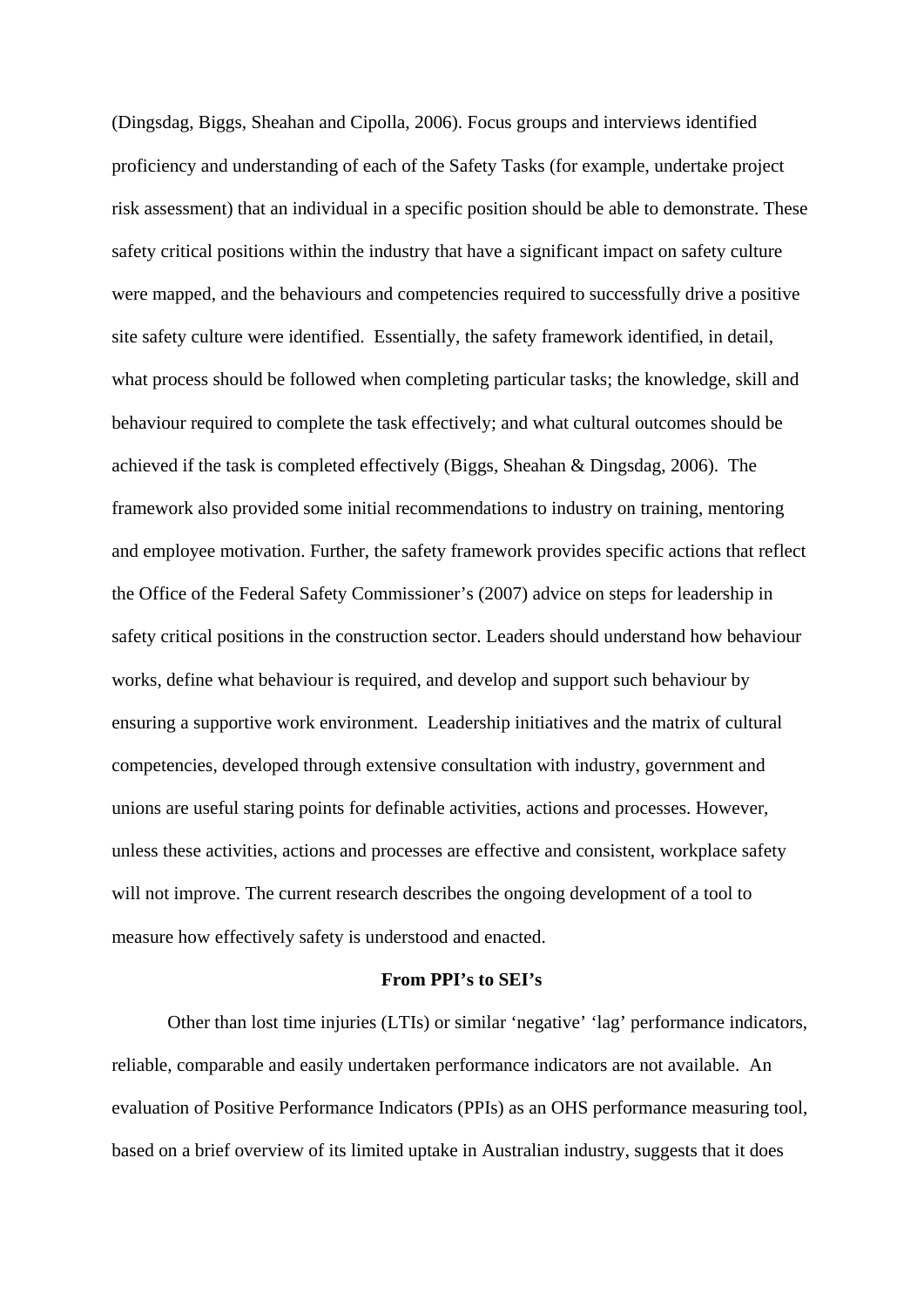not reliably measure OHS performance. Establishing a credible, accurate and timely standard for allowing industry-wide measurement of OHS performance remains the key to moving forward in improving OHS by the Australian Government (Federal Safety Commissioner's 2005-2006 Progress Report, 2006). Consequently, using the starting point of the previously developed 39 safety management competencies, Biggs, Dingsdag and Kirk (2009) explored the potential of a new concept in safety measurement which they have described as *safety effectiveness indicators(SEI's)*. From an initial pool of 39 competencies, 13 management

## Table 1

# *Safety Management Tasks developed into Safety Effectiveness Indicators*

| Number         | Safety management task                                                           |
|----------------|----------------------------------------------------------------------------------|
| $\mathbf{1}$   | Carry out project risk assessment                                                |
| $\overline{2}$ | Carry out workplace and task hazard identification, risk assessments and control |
|                | (JSAs/SWMSs)                                                                     |
| 3              | Plan and deliver toolbox talks                                                   |
| 4              | Consult on and resolve OHS issues                                                |
| 5              | Challenge unsafe behaviour/attitude at any level when encountered                |
| 6              | Recognise and reward people who have positively impacted on OHS                  |
| 7              | Deliver OHS training in the workplace                                            |
| 8              | Carry out formal incident investigations                                         |
| 9              | Carry out formal inspections of workplace and work tasks                         |
| 10             | Evaluation research and prepare reports on OHS issues, performance and           |
|                | improvement strategies                                                           |
| 11             | Monitor sub-contractors activities                                               |
| 12             | Evaluate OHS performance of subcontractors                                       |
| <u>13</u>      | Work with staff to solve safety problems                                         |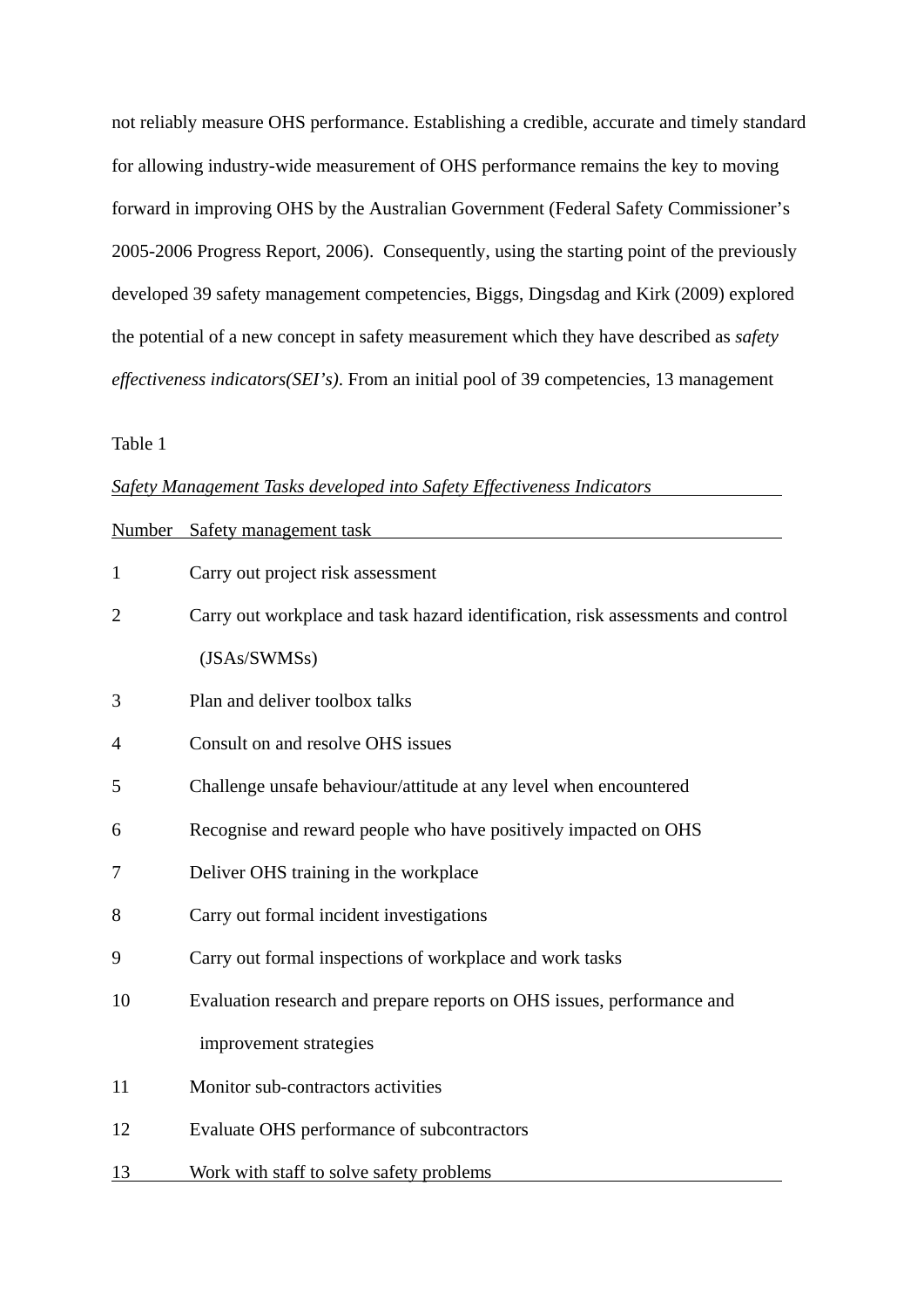tasks could be used to operationalize the SEIs, as shown in Table 1, and are designed to be used in a workbook format (Biggs, Dingsdag, Kirk, & Cipolla, 2010). At present, the research is examining the scope and nature of the SEI's to understand how best to capture these steps quantitatively. In consultation with industry partners, each SEI will be examined as a binary quantitative scale (e.g. yes, the indicator element exists, or no, it doesn't) to ensure that that the system will be easily to understand and implement and importantly, it should be easy to see that progress is being made to improve safety (e.g. yes, it has or no, situation is unchanged). It is expected that a system that is used by all on site and that has immediacy of measuring safety effectiveness, will encourage industry adoption and allow cross referencing to lag indicator measures of safety performance.

# **Conclusion**

The challenge for the industry is to assist in developing reliable, comparable and constant indicators that measure safety performance without the drawbacks commonly attributed to PPIs: The indicators must be easily measured and comparable for benchmarking purposes within sections of an organization and across industries without being subject to random variation. For the construction industry specifically, they must be able to be implemented uniformly from project site to project site notwithstanding the disparate sectors of the industry, the variability of the work undertaken and the diverse risk contexts these generate. Further, they must be simple to implement so that they are not capital and human resource intensive. They must not be so complex that they are time-consuming to administer and collate and they must measure effectiveness instead of simply measuring a number of events which have no demonstrated effect on safety performance. The development of safety effectiveness indicators aspires to assist industry in meeting these goals, with a view to risk reduction and ultimately reducing the prevalence of injuries in the construction and building sectors.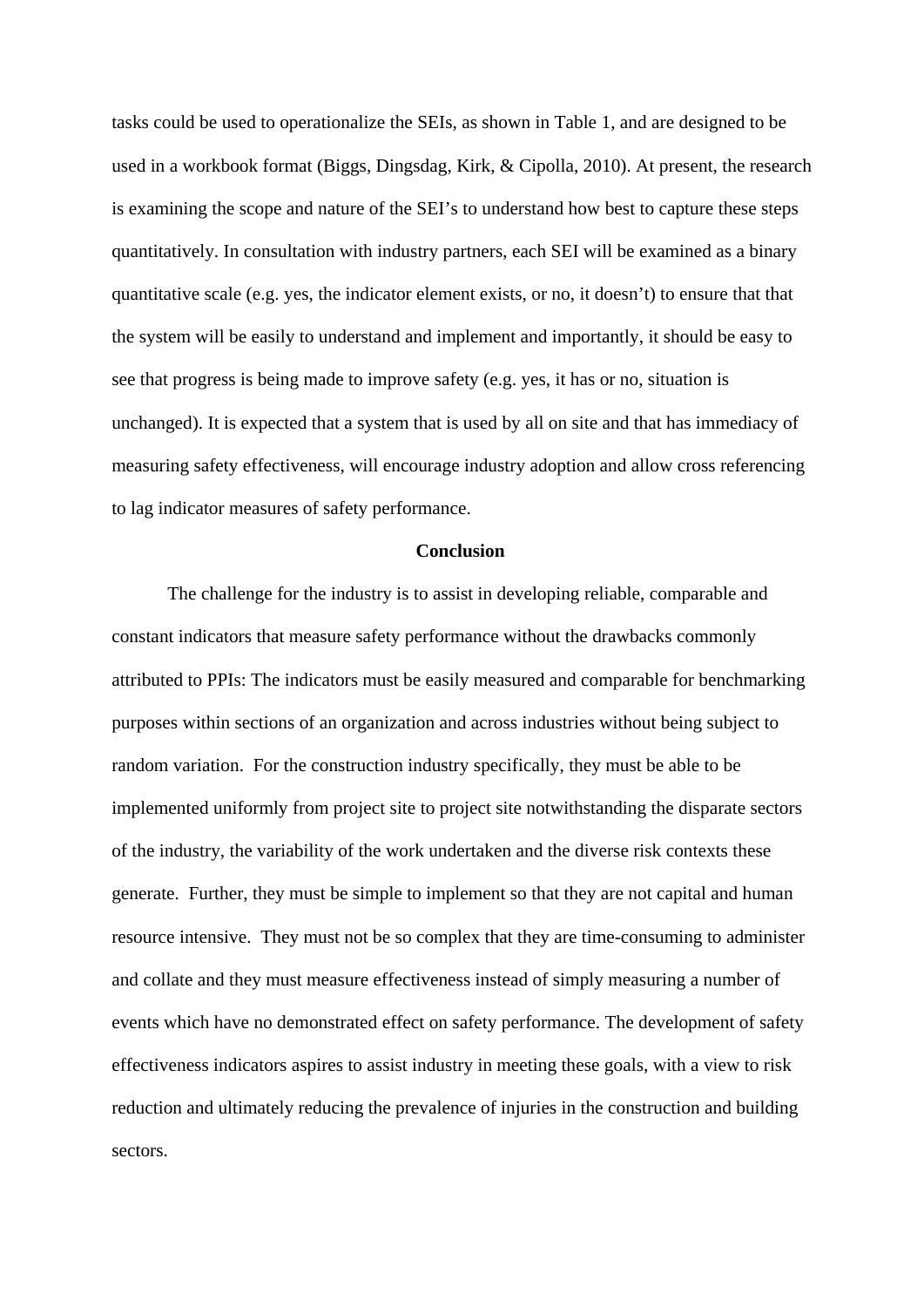#### **References**

- Advisory Committee for Safety in Nuclear Installations (ASCNI). (1993). *Third report: organizing for safety. ACSNI Study Group on Human Factors.* HMSO: London.
- Australian Safety and Compensation Council. 2006. *Construction Information Sheet, Statistical Reports Based on Workers' Compensation-based Data.* Canberra: Australian Safety and Compensation Council.
- Biggs, H. C., Dingsdag, D. P., & Kirk, P. J. (2009). Development of safety effectiveness indicators for use in the construction sector. Proceedings of the *CIBWO99 Conference 2009: Working together; Planning, designing and building a healthy and safe construction sector*, Melbourne, 21-23 October 2009.
- Biggs, H. C., Dingsdag, D. P., Kirk, P. J., & Cipolla, D. (2010). Safety Culture research, lead indicators, and the development of safety effectiveness indicators in the construction sector. *The International Journal of Technology, Knowledge, and Society, 6 (3)*, 133-140.
- Biggs, H. C., Dingsdag, D.P., Sheahan, V.L., and Stenson, N.J. (2005) The Role of Collaboration in Defining and Maintaining a Safety Culture: Australian Perspectives in the Construction Sector, Khosrowshahi, F (Ed), Association Of Researchers in Construction Management, *Proceedings, 21st Annual ARCOM Conference*, SOAS, London.
- Biggs, H. C., Sheahan, V. L., & Dingsdag, D. P. (2006). Improving industry safety culture: The tasks in which safety critical position holders must be competent. *Proceedings of the CIB W99 International Conference on Global Unity for Safety and Health in Construction*. Tsinghua University, Beijing, China, 28-30 June 2006, PP. 181-187. Tsinghua University Press: Beijing, ISBN: 7 302 13236 4.
- Cole Royal Commission, (2003) *Summary of Findings and Recommendations, Final Report of the Royal Commission into the Building and Construction Industry.* Volume 1.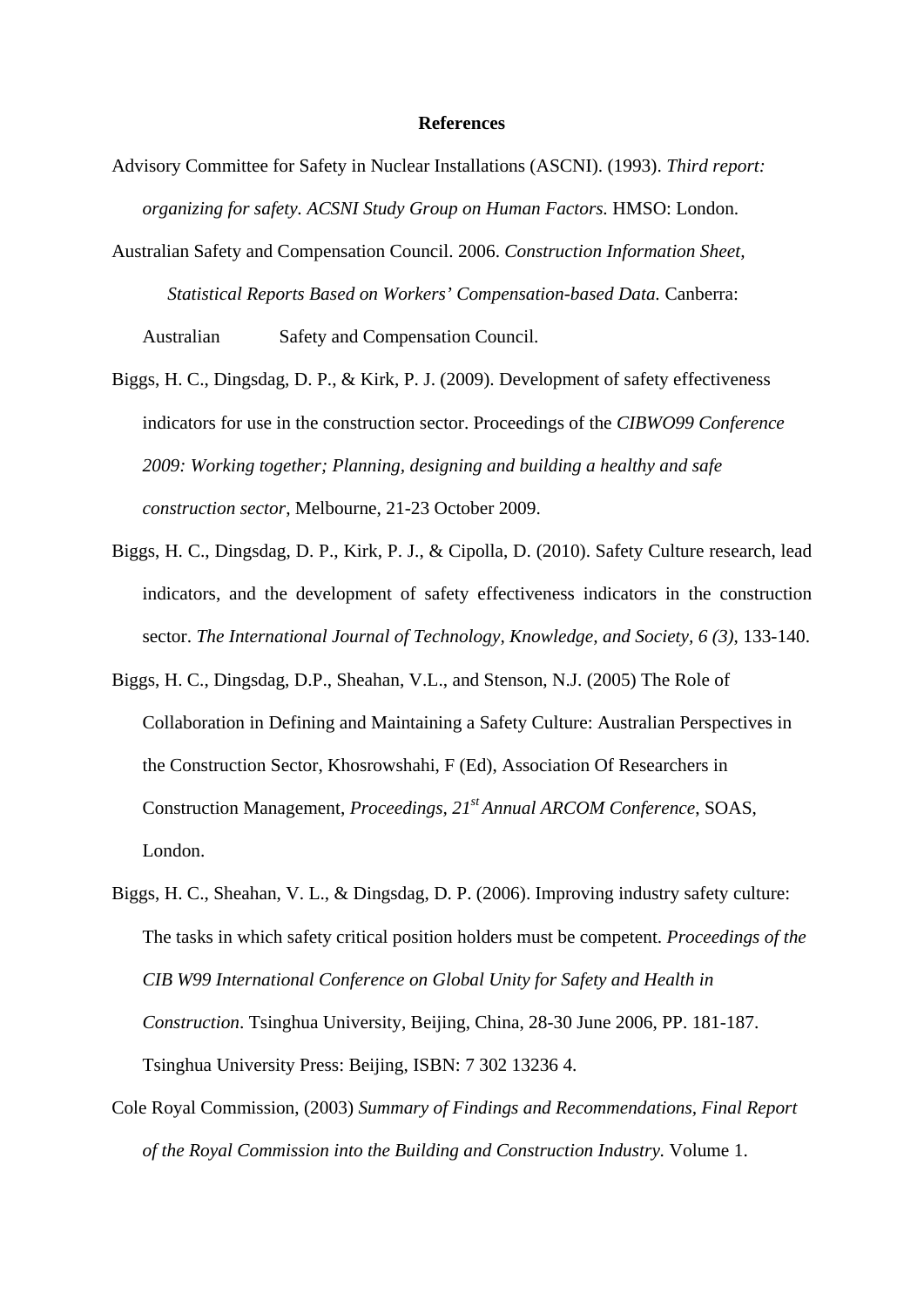Cooper, M. D. (2000). Towards a model of safety culture. *Safety Science, 36*, 111- 136.

- Dingsdag, D. P., Biggs, H. C., Sheahan, V. L, & Cipolla, D. J. (2006) *A Construction Safety Competency Framework: Improving OH&S performance by creating and maintaining a safety culture,* Cooperative Research Centre for Construction Innovation, Icon.Net Pty Ltd, Brisbane.
- Dingsdag, D. P., Biggs, H. C., & Sheahan, V. L. (2007). Understanding and defining OH&S competency for construction site positions: Worker perceptions. *Safety Science, 46*, 619- 633.
- Federal Safety Commissioner's 2005-2006 Progress Report, (2006). Achieving World-class Safety in the Australian Building and Construction Industry. *Office of the Federal Safety Commissioner.* Commonwealth of Australia, Canberra.
- Federal Safety Commissioner (2007). *Leaders in Safety: A guide to developing senior management safety behaviours in the building and construction industry.* Commonwealth of Australia, Canberra. ISBN 978 0 642 32650 8.
- Guldenmund, F.W. (2000). The nature of safety culture: a review of theory and research. *Safety Science, 34*, 215-257.
- Hopkins, A. (2006). What are we to make of safe behaviour programs? *Safety Science, 44*, 583-597.
- IAEA. (1991). *Safety culture.* Report 75-INSAG-4 International Nuclear Safety Advisory Group of the International Atomic Energy Authority, Vienna.
- Mohamed, S. (2002). Safety climate in construction site environments. *Journal of Construction Engineering and Management, 128*(5), 375-384.
- Reason, J. (1997). *Managing the risks of Organisational Accidents*. Aldershot, UK: Ashgate.
- Safe Work Australia (2009). *Work related traumatic injury fatalities Australia 2006-07*. Commonwealth of Australia.